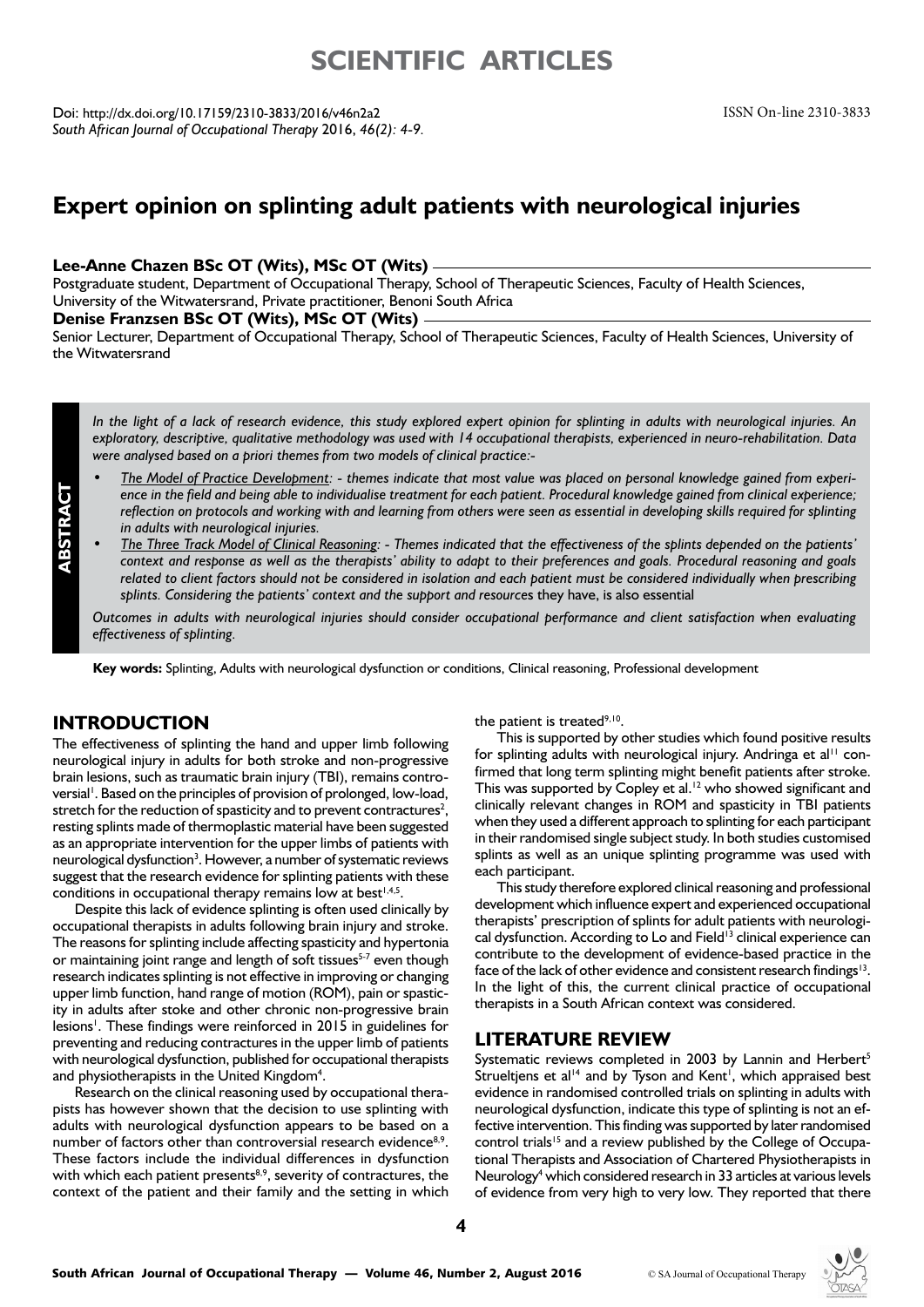is insufficient evidence for the use of splinting with adults with neurological dysfunction. The guidelines from this publication suggest that splinting not be used for intervention for ROM, contractures or spasticity in these patients except to support botulinum toxin A therapy and prevent pain from developing<sup>4</sup>.

Copley et al<sup>12</sup> however, found a significant improvement in passive range of motion and other clinical changes with moderate effect sizes using an individual approach to splinting intervention for each of their 10 patients with TBI in a randomised single subject study. This study emphasised that for splinting to be effective in these patients it must be customised in relation to the low load stretch, wearing time and abnormal hand positions<sup>12</sup>. Set regimes and protocols using one type of splint and an inflexible splinting programme normally described in a randomised control trial, should be replaced with determining and achieving individualised goals for each participant.

These findings support the literature on clinical reasoning in occupational therapy which forms the basis of providing individualised intervention<sup>16</sup>. Occupational therapists were found to be more likely to splint if the patient presented with decreased passive range of motion and moderate or severe hypertonicity, They also considered previous history and tolerance of splinting, uncooperative behaviour as well the family's or caregiver's opinion on whether the patient would tolerate a splint. When the patient was over 75 years old, had no caregiver or the outcome for treating the hand was for hygienic reasons, splinting was rarely used<sup>2</sup>.

It is important therefore to explore the clinical reasoning and decision making used by occupational therapy clinicians in identifying and determining the factors which contribute to the effectiveness of splinting adults with neurological conditions in clinical practice<sup>9</sup>. It is likely that experienced and expert clinicians in this field have developed the necessary clinical skill to effectively identify these factors and accommodate them in their practice when splinting these patients. An understanding of how this skill and expertise develops was guided by both the Model of Practice Development<sup>17</sup> and the iconic Three-Track Mind Model of Clinical Reasoning<sup>18,19</sup> in this study.

The Model of Practice Development describes the growth of professional knowledge within clinical practice which is built up through professional education (propositional knowledge), actual practice (procedural knowledge) and professional and life experiences (personal knowledge)<sup>17</sup>. The acquisition of professional knowledge occurs during authentic practice, where therapists learn as they do, as well as by the transferring this learning to similar situations. This transfer of learning may be challenged in occupational therapy when treating patients with neurological conditions due to the unique presentation of each patient. Further development of professional knowledge occurs in the professional context when the therapists work in a team, but does rely largely on professional education or propositional knowledge developed over time<sup>20</sup>.

Development of clinical expertise is also supported by the development of clinical reasoning which involves the analysis of the knowledge gained as well as the appropriate application of techniques to particular patients<sup>19</sup>. The Three-Track Mind Model of Clinical Reasoning describes three levels of clinical reasoning which develop as an occupational therapy clinician gains experience. The first level is procedural reasoning, aligned to the use of theoretical knowledge<sup>18,19</sup>. Clinical reasoning at this level is concerned with the application of splinting in relation to the following variables: client  $factors<sup>21</sup>$ , types of splints, wearing schedules and outcome measures. Most research on splinting of the upper limb in neurological conditions reports on these types of variables all of which has been inconclusive in terms of effectiveness.

Interactive reasoning, the second level of clinical reasoning occurs during face-to-face interactions with the patient allowing the therapist to better understand the patient as an individual, build trust and show personal interest in the patient<sup>19</sup>. The effectiveness of splinting is therefore determined by the therapist on an individual basis<sup>22</sup>. The role of other factors in splinting the patient with neurological injury can also be assessed on an individual basis. These

factors such as poor cognitive function, oedema, lack of sensory awareness of a limb and shoulder subluxations are often listed as exclusion criteria in studies on the effectiveness of splinting even though they are commonly found as sequelae in in neurological conditions.

The use of interactive reasoning therefore allows the matching of treatment goals and strategies to each individual patient in a remarkably diverse client group where no single procedural theory fits all<sup>6</sup>. Finally conditional reasoning builds on interactive reasoning taking the patient and their whole context into account. There is little information on splinting in the upper limb in neurological conditions related to the patients' contexts and the effectiveness of splinting when the whole context is taken into account<sup>2</sup>. In South Africa this includes challenging social circumstances and poor literacy levels<sup>23</sup>.

It has been shown that with the development of clinical expertise therapists are able to practice in a more effective client-centred way as a result of having achieved high levels of both professional knowledge and clinical reasoning. Experienced therapists are more able to appreciate what the patient brings to the treatment situation in terms of their own preferences, concerns and expectations<sup>16</sup>.

While the use of professional knowledge and clinical reasoning may not always be a conscious process<sup>19</sup>, it does require 'tapping into' the patients' self-perception for the therapist to understand the complete situation. The clinical reasoning process includes a review of factors such as the patients' personal attributes and his/her perception of his/her occupational and performance needs before moving to goal setting with the patients and his/her family members. Treatment planning in relation to splinting in neurological injuries should therefore be individualised as well as contextualised<sup>12</sup>.

The objectives of the study were therefore to:

- Explore the current practice of expert occupational therapists (i.e. those with post graduate training and ten or more years of experience<sup>16</sup>), or experienced occupational therapists (ie those having at least 5 years' experience<sup>16</sup>) with regard to splinting following neurological injury in adults.
- Explore the use of professional knowledge and clinical reasoning by expert or experienced occupational therapists' in the prescription of splints for the hand following neurological injury in adults.

## **METHODOLOGY**

The study made use of an exploratory, descriptive, deductive, qualitative research methodology<sup>24</sup>. Focus groups were chosen as the most appropriate method to collect rich thick data from occupational therapists experienced in the field of adult neurology<sup>16</sup>.

### **Sampling**

A sample of 14 occupational therapists was purposively selected. Participants were all occupational therapists with at least five years of experience, all of whom had had postgraduate training. All participants lived in Gauteng and they all participated in one of three focus groups.

#### **Data instruments**

Two case studies, adapted from cases in an occupational therapy textbook by Curtin et  $al^{25}$  were used to facilitate discussion in the focus groups. These cases included a patient with a CVA and a patient with a TBI, adapted so that each was reflective of the South African setting in terms of work and living contexts. These case studies were used to explore the manner in which participants made clinical decisions, provided explanations and justified those decisions in terms of splinting the hand in neurological conditions. This was used to stimulate discussions around the key points of controversy about splinting adults with neurological dysfunction. The cases were presented in a simple table format for ease of reading and to allow the participants to refer back to the details of each case.

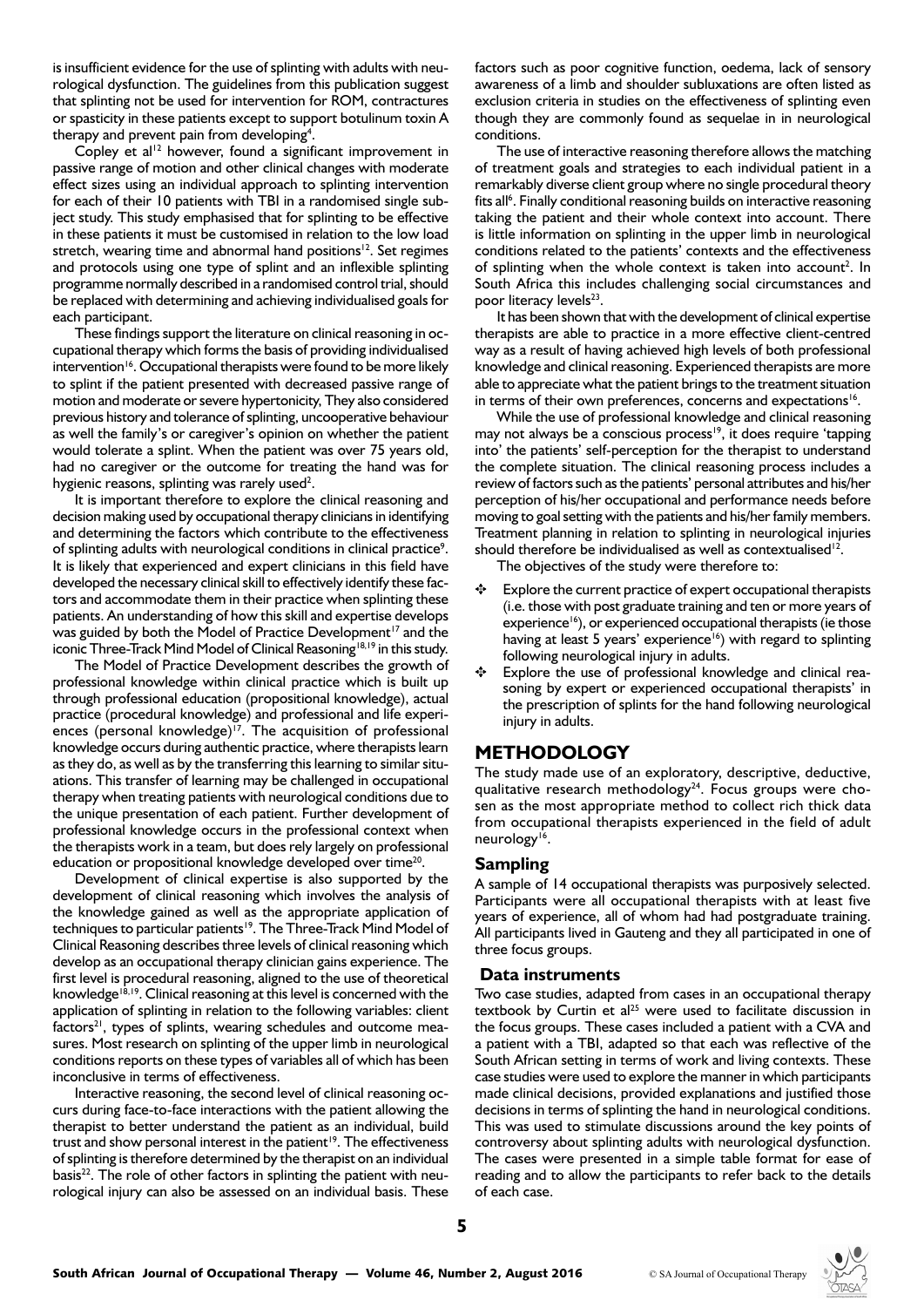A discussion guide based on the current literature on splinting in adults with a neurological dysfunction was developed for use in conjunction with the case studies. This assisted in considering aspects of clinical reasoning and professional development and ensured consistency in all three groups $26$ . Specific questions were asked related to clinical decisions in terms of the influence of formal education, models and research. Questions were open-ended and related to each case study in terms of clinical decision-making on whether to provide a splint or not. Participants were asked to justify each decision made and the types of materials, splints and regimens they would use were also explored to understand their clinical reasoning and the various factors which influenced their decision making.

#### **Procedure**

Ethical clearance for the study was obtained from the Human Ethics Research Committee at the University of the Witwatersrand. The discussion guide and case studies were piloted with a group of occupational therapists who were less experienced, to refine the discussion guide. Selected participants were then invited to attend a focus group at their convenience. The groups took place after work hours and lasted 90-120 minutes.

During the focus groups participants were asked to justify and then discuss the decisions about splinting that they would have made for the two presented case studies. The focus groups were led by the first author and audio recorded. Field notes were made by another occupational therapist, who also played the role of co-leader in the focus groups. These notes were discussed and checked by the first author immediately after the completion of each focus group.

### **Data analysis**

The discussion from each focus group was transcribed and analysed using deductive reasoning into a priori themes based on the Model of Practice Development<sup>17</sup> and the iconic Three-Track Mind Model of Clinical Reasoning18,19 (*Table 1*).

Trustworthiness was ensured by emailing summaries of the coding to participants for member checking and for additional comments. Peer examination of codes was utilised as findings were discussed with the research supervisor as well as the occupational therapist who assisted with facilitating the focus groups. No more than three focus groups were needed to achieve data saturation. Field notes were used to inform the coding of the data.

# **FINDINGS**

Participants had a mean of 10.2 years of neurological rehabilitation experience ranging from five to 25 years. Nine of the 14 participants had postgraduate degrees, six of these being in the field of neurology. The same number of participants had postgraduate Neurodevelopmental Therapy (NDT) training. All participants had previously worked in the public sector but were presently working in the private sector or academia at universities in Gauteng.

The a priori themes and categories can be seen in (*Table 1*).

# **THEME 1: Professional Development**

**Propositional knowledge**

Participants indicated that very little knowledge about splinting patients with neurological injuries was obtained in their undergraduate courses. The knowledge and understanding gained around the basic principles and biomechanics that govern splinting did not guide their practice in the field of neurology. Knowledge gained at postgraduate courses was not always considered easy to implement in the clinical setting:

*courses are often so complicated that you couldn't after having done one, even under supervision attempt to do it somewhere else again.*

While some participants felt knowledge could be gained by keeping up to date and *reading up* on current evidence, there was difficulty with finding consensus on which information in the available literature was of any value.

These experienced participants indicated that there was no set protocol for this type of splinting and their discussion frequently reflected words of uncertainty, such as *I don't know*, *maybe*, *might*, and *hopefully*. Other comments indicating their uncertainty and the lack of any sound research evidence and clear prescription guidelines when splinting patients with neurological conditions are reflected in the following statements

*You might actually have a trial of changing the wrist position to see.*

*I don't know, maybe my theory is a bit* 

| Themes                             | <b>Categories</b>          | <b>Subcategories</b>                                          | <b>Codes</b>                                                                                  |
|------------------------------------|----------------------------|---------------------------------------------------------------|-----------------------------------------------------------------------------------------------|
| <b>Professional</b><br>development | Propositional<br>Knowledge | Poor foundation of<br>practical experience                    | • Undergraduate training<br>• Postgraduate courses                                            |
|                                    |                            | Research evidence<br>for practice                             | • Keeping up to date<br>• Controversy and lack of evidence                                    |
|                                    | Procedural<br>Knowledge    | Experience                                                    | • Working with colleagues<br>• Working with the materials<br>• Knowing the outcomes and goals |
|                                    |                            | Evaluation<br><b>Effectiveness</b>                            | • Reflection on successes and errors<br>• Measurement of improvement<br>• Patient response    |
|                                    | Personal                   | Individual growth                                             | • Interpretation                                                                              |
|                                    | Knowledge                  |                                                               |                                                                                               |
|                                    |                            | Listen to patients                                            | • Adapted for preferences<br>• Patient's goals                                                |
| <b>Clinical</b><br>reasoning       | Procedural<br>reasoning    | <b>Client factors</b>                                         | • Range of motion<br>• Muscle tone<br>• Pain and others                                       |
|                                    |                            | Performance skills                                            | • Motor and praxis skills                                                                     |
|                                    | Interactive<br>reasoning   | Individual patient<br>- internal<br>performance<br>components | • Personality<br>$\bullet$ Age<br>• Hand dominance                                            |
|                                    |                            | The risks                                                     | • Treating the hand in isolation<br>• Factors affecting splinting and<br>compliance           |
|                                    | Conditional<br>reasoning   | Total patient<br>– external<br>performance<br>components      | • Family and caregivers<br>• Education<br>• Resources<br>• Preferred alternative treatment    |
|                                    |                            | Therapy comes first<br>The whole picture                      | • Therapy more important initially<br>• Combination of all factors                            |

# **Table 1: Themes, categories, subcategories and codes**

**6**

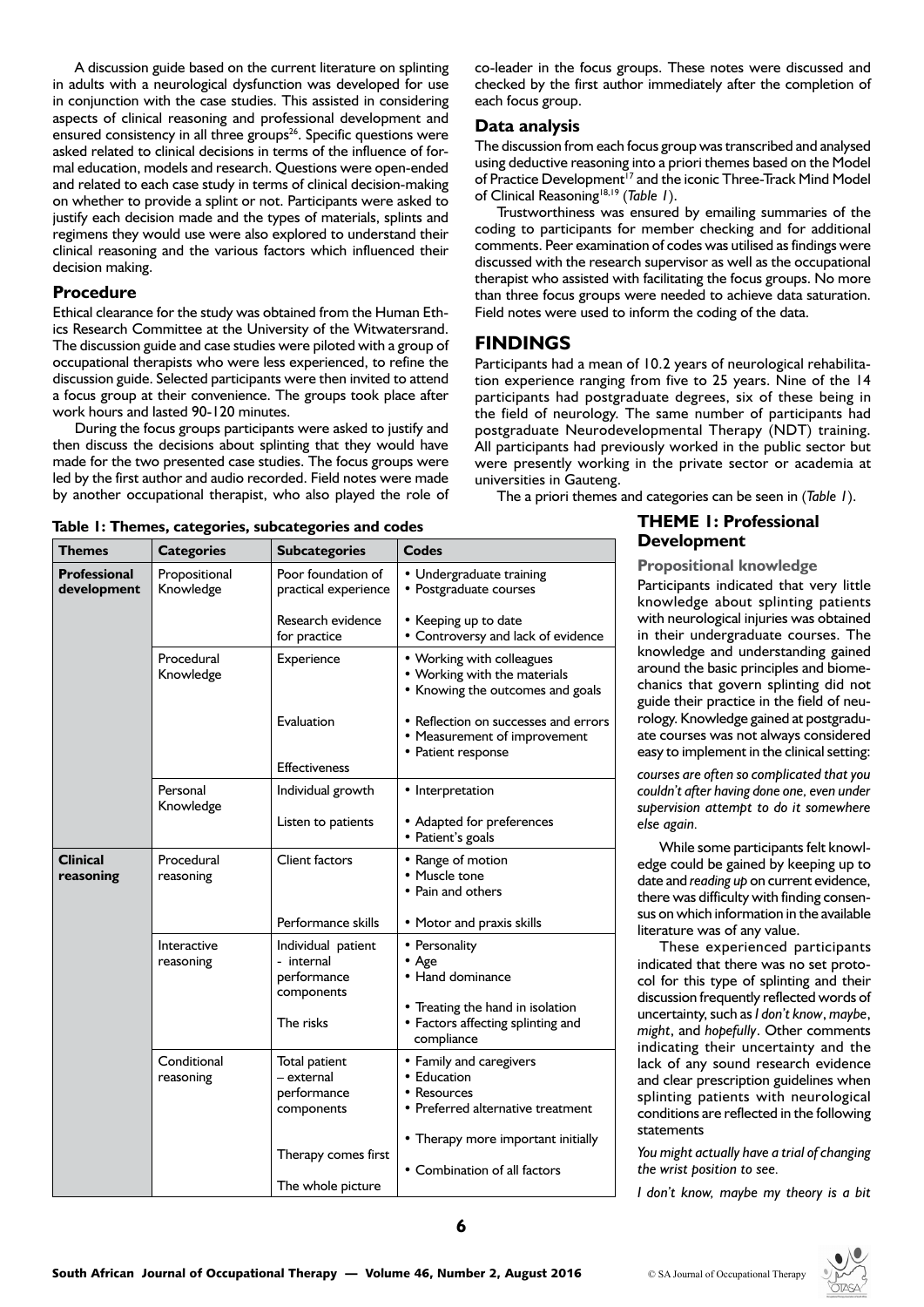*wrong, but for me I like to get the thumb out, that really helps because hopefully then you are going to get an overlap, hopefully there will be some regaining of movement so then they can use the movement during the day… and then leave it on at night.*

### **Procedural knowledge**

Participants placed great emphasis on the value of their clinical experience and knowledge gained through actual practice when providing the evidence they use in splinting in neurological conditions. Working with more experienced colleagues, was consistently the most valuable contributor to the development of knowledge and clinical skill in this type of splinting. Participants' experience in working with the actual splinting materials and developing familiarity with techniques on how to use materials more effectively was also highly valued.

The most participants felt the dorsal-volar (anti-spasticity) splint would be more effective in the cases studies presented in the focus groups and the following comments were made:

*I've seen successful and unsuccessful splinting and they don't always depend on the splint*

*the material and type of splint to me is not so much the issue… the design of the splint wouldn't be so much as important as the position, but which design would best support the position that you wanted.*

The participants emphasised that achieving specific outcomes or goals was more important than the actual splint itself. The importance of comprehensive assessment and close monitoring in order to determine the need for and purpose of the splint for each patient was stressed above defining the actual splint that should be used. Constant reflection and evaluation of the splint, materials, regimen and patient's response were seen as most important. Some participants did still admit to making use of "*trial and error"*, particularly for TBI patients who *never had a clear picture and are more difficult to predict than stroke.* The therapist's personal experience with using a particular splint effectively was seen as part of this process.

Objective measurement of change or outcomes was also reported as a challenge and led participants to evaluate progress in terms of the patient's response to the splint rather than the change in client factors such as spasticity and ROM.

*My patients… generally they all tell (sic) me that it feels better once they have had a splint on for a while, they feel better, because now their hand is open longer, or … now the fingers can open easier, and I'm not quite sure if that is what affects tone…*

#### **Personal knowledge**

Participants reported that their professional development in learning to splint the hand in neurological conditions was related to their personalised experience with individual patients which allowed critical, evaluative reflection on these experiences. They felt splinting was most effective when they involved close consultation with the patient, listening to their goals, needs and wants and observing what happened to the individual's hand when it was splinted so that treatment could be adapted to the individual patient's specific preferences.

*I think it takes you a long time to listen to your patients, because you always think you know it all and sometimes if you really listen I think they have got quite good ideas*

Participants indicated that the development of personal knowledge over time contributed most to effective splinting in neurological conditions. This type of knowledge provided confidence in terms of patient related client-centred outcomes which propositional knowledge did not. The component of evidence based practice that accentuated the patients' goals was considered more important than the splint design and the effect on client factors such as range of motion.

### **THEME 2: Clinical reasoning**

The participants' development of expertise in providing evidence for splinting in patients' with neurological injuries was further analysed according to the levels of clinical reasoning.

#### **Procedural reasoning**

The components participants discussed under procedural reasoning in terms of their thought processes for their current practice related to problems in client factors and performance skills which included those commonly discussed in the literature.

**Range of Motion -** loss of ROM was the most common reason for splinting following neurological injury particularly to *maintain the muscle length and the tendon length, maintain the ROM during the chronic stroke phase and throughout all phases following TBI* unless there was active movement present in the hand. Therefore participants suggested splinting only if the passive ROM was compromised. There was also consensus amongst participants that splinting should be used to maintain the muscle length, tendon length and ROM in the presence of spasticity.

**Spasticity -** the reported effectiveness of splints in reducing spasticity was related to the design of the splint, which should provide …*neutral temperature, circumferential pressure and better alignment which results in a reduction in tone* although improvements in spasticity are better provided by other individual occupational therapy interventions such as neuro techniques and active movement.

**Pain –** some participants prescribed a splint to reduce acute pain and discomfort and to manage chronic pain for patients. This was achieved by having the splint keep the hand in a good position, by *…trying to get as close as you can to your functional position.*

**Voluntary control of movement -** there was consensus that a splint was not to be recommended once active, voluntary movement was present following TBI and stroke and thus should not interfere with active movement and functional use of the hand.

In addition to the above-mentioned client factors and performance skills, splinting was suggested for patients only if the splint assisted a motor skill such as improving grasp and lateral pinch or placing the wrist in an extended position to …*promote function of the hand*. This should be combined with a comprehensive functional assessment and the application to a particular motor skill in a functional task. However, participants felt strongly that a splint should not be prescribed at the first assessment. Furthermore, the wearing schedule for any splint needed to be as simple as possible and should be combined with passive stretching.

#### **Interactive reasoning**

Interactive reasoning included considering the patients' experience of his/her disability or illness and understanding the patient with a neurological injury as a person with occupational needs. Both the intervention programme and the splint needed to be prescribed for the individual –

#### *Every splint you make is completely individual*.

The patient's hand cannot be considered in isolation and participants reported that evidence for splinting was dependent on the patient's personality, hand dominance and age. Understanding whether splinting would affect the patient's ability to function in their daily activities should be a priority.

Numerous concerns related to other factors which may present a risk for the patient need to be considered when prescribing a splint for a patient with neurological injury as these may dictate whether a splint should be provided. The risk factors discussed include increasing age which results in fragile skin, oedema, arthritis which may also compromise joints further, co-existing cognitive problems, behavioural challenges, lack of physical awareness of the limb (loss of proprioception, loss of sensation, hemianopia and neglect), a complex medical history and a history of non-compliance.

#### **Conditional reasoning**

Evidence for splinting the patient with a neurological injury when using conditional reasoning, is based on the prognosis of the patient and the impact of the patient's broader context. Effective splinting in the participants' current practice took into account the patients' response to therapy and their tolerance for intensive

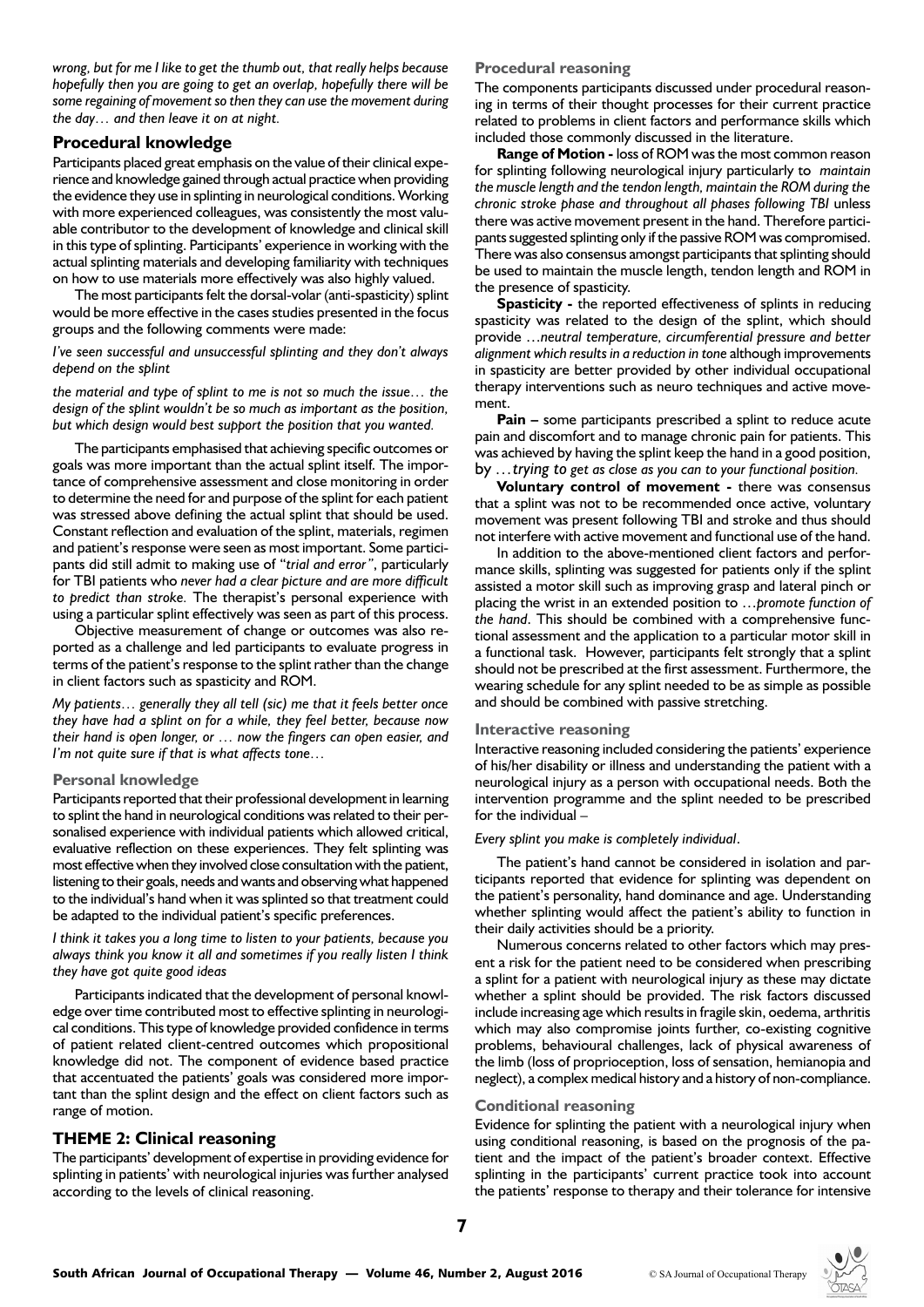splinting protocols, their change in life roles associated with the neurological injury, their life milestones, lack of support systems, loss of independence as well as poorly resourced living conditions and their access to health care.

The influence of family and caregivers emerged as the most important external performance component for consideration when deciding to prescribe a splint, particularly if the patient had cognitive deficits or was dependent on a carer for proper splint application. The family and caregivers influence both effectiveness and compliance when a splint is prescribed for a patient-

*His family set up, for me is a bigger determinant, because again, are they going to see he uses the splint and uses it correctly to achieve a change in function*

*…you actually need to work with the family*

or if the patient is at an inpatient facility

*[you] need to decide if there is someone to put the splint on for the client because most of our clients don't have the capacity to put it on themselves.*

Proper education of caregivers was considered essential for effective splinting and suggestions for this education included provision of a photo with proper application of the splint, training on warning signs for pressure areas and training on the specific programme for wearing. It was felt that social class was not the issue, rather *… Insight* [was] *more important than poverty.*

Participants described the use of low tech splints such as bottles or a soft ball to keep the hand comfortable and prevent the fingernails from digging into the palm when it was not possible to monitor a patient's splint regularly. They felt that the effectiveness of splinting was dependent on follow-up and monitoring at regular out-patient therapy post discharge. One participant felt strongly that splinting a patient with a neurological condition was only effective if the patient attended weekly occupational therapy, which in many South African contexts is unrealistic.

Other participants felt that splinting was not a priority in the treatment of patients with a neurological condition and that they would rather address occupational performance, particularly during the acute rehabilitation stage.

*My focus of therapy would be on functional rehab, getting the client transferring, getting the client more aware, so splinting at this stage, unless I see after a week of evaluation, there is a severe deterioration which would limit that functional rehab, it wouldn't be my primary treatment objective at this stage…*

There was strong consensus that splinting should be used with great caution. Participants recommended …*a problem solving process* using experience to consider all the factors reported on above if splinting the hand in neurological conditions is to be as effective as possible. This is dependent on an experienced occupational therapist determining a tailor-made solution for the individual patient.

# **DISCUSSION AND RECOMMENDATIONS**

Current level one research evidence in systematic reviews on splinting following neurological injury, reveal that there is insufficient evidence to prove the effectiveness of splinting for client factors such as spasticity, contracture formation and ROM for patients<sup>1,4,14,15</sup>. The experienced and expert occupational therapy participants in this study reported that, in the absence of definitive research evidence for splinting patients with neurological conditions, they rely mostly on their professional development and clinical reasoning skills. This allowed them to evaluate methods suggested in the literature, but they felt they would rather use reflection and experience to make a decision about splinting that would be effective in the treatment for each individual patient.

They acknowledged that their professional knowledge was developed over time, particularly with the skill of making splints and problem solving in this field of practice. They also acknowledge that their greatest learning was achieved through learning from

other experienced colleagues and in clinical practice. Participants in this study do not use procedural reasoning considering concrete problems related to client factors and performance skills in isolation. They made use of a combination of procedural and interactive reasoning and interactive and conditional reasoning, as is expected from expert therapists $18$ .

In support of this, literature reports that therapists with less than five years of working experience use splints more frequently with adults with neurological conditions, than those with more work experience<sup>27</sup>, a problem also identified by some of the participants in this study. It was suggested that inexperienced therapists probably chose splints based on guidelines taught at undergraduate level and procedural clinical reasoning so they not only used splints more frequently but may also have used splinting inappropriately. It is recommended that those wishing to practice in this field be required to gain further knowledge and clinical experience specific to splinting and neurological rehabilitation under the supervision and mentorship of expert therapists. Mentoring was seen as the most valuable contributor to the development of professional knowledge28 and clinical skill for effective prescription of splints in neurological conditions.

Since the goal of evidence based practice is to provide optimal intervention to each patient on an individual basis<sup>29</sup>, the challenge remains in adapting the intervention for each case. Participants indicated that each patient should be viewed holistically prior to determining the intervention needed and when deciding to splint. It was felt that splinting should be avoided in the presence of voluntary movement. This is supported by Carr and Shepherd<sup>30</sup> in the motor relearning approach where they propose that soft tissue length should preferably be maintained by active means as placing the hand in a static position contributes to learned non-use and further muscle weakness.

Outcome measures used to assess the effectiveness of splinting in neurological dysfunction, such as torque controlled passive range of motion, and the Modified Ashworth Scale (MAS)<sup>2,31</sup> or Modified Tardieu Scale (MTS)<sup>31</sup>, have presented challenges and are seldom practical or reliable as they use subjective evaluation. The participants in this study felt that the subjective experience of the patient when wearing the splint as well as the change in a patient's ability to complete functional tasks should be considered as outcome measures rather than those which measure client factors and performance skills presently reported in research. This is supported by research which shows a significant relationship between expectations, satisfaction and compliance of splint use<sup>32</sup> and provides confirmation in terms of the need to develop better objective functional outcomes measures and adequate training of practitioners in their use.

Participants explained that effective splinting of neurological conditions in South Africa is also dependent on a clear understanding of the patient's background and context<sup>32</sup>. Due to this being a developing country with great variation in patients' level of education and understanding of illness and disability, participants found it important that education and splinting programmes were individualised and provided at the correct level for the patient or caregivers. The participants recognised that the family and caregivers play an essential role in determining the effectiveness of and compliance to the splinting protocol or programme. This requires a good understanding of and involvement of reliable carers or family and education with the emphasis on insight.

With participants drawing from years of experience and knowledge it was clear that as expert therapists they were able to consider the 'bigger picture' and suggest treatments which were most effective in achieving the desired goals when managing the hand after neurological injury. Under most circumstances participants felt that splinting alone was not the most effective means of treatment and emphasis should be on the holistic treatment of the upper limb. Inexperienced therapists and researchers developing research evidence need to take this into consideration.